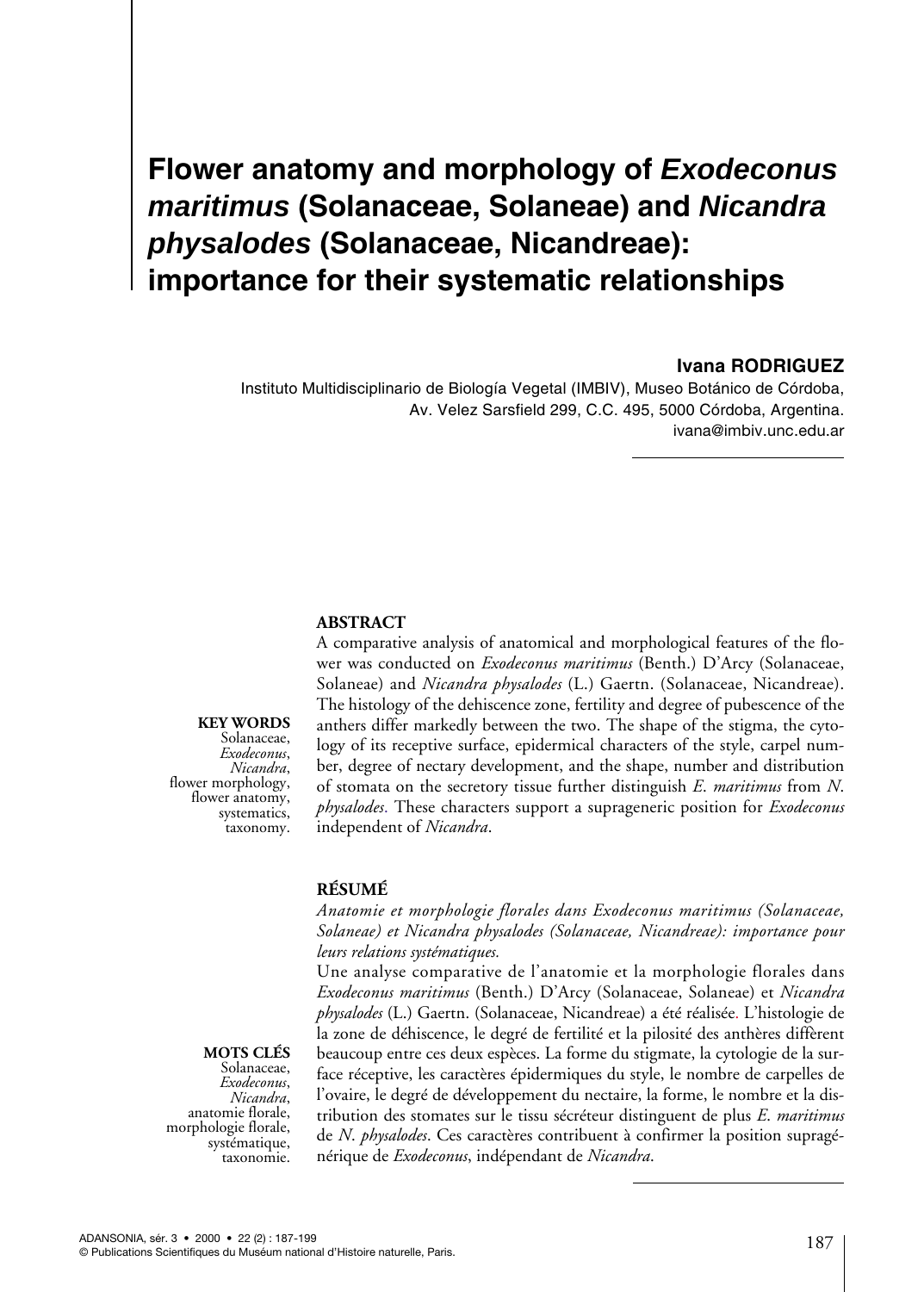# **INTRODUCTION**

The genus *Exodeconus* Raf. comprises 6 species (AXELIUS 1994), distributed in Peru, Ecuador and the north of Chile, with *E*. *miersii* occurring in the Galapagos Islands (HUNZIKER 1979). These annual herbaceous plants are often viscid, prostrate, and adaptated to dry environments with stony soil. The genus has been traditionally placed in subfamily Solanoideae. This position is supported by phytochemical analysis that demonstrates that *Exodeconus* shares the presence of withanolids with the 13 others members of the subfamily (BARBOZA & HUNZIKER 1994; GIL et al. 1998).

Other aspects of *Exodeconus* have been recently analyzed: pollen morphology (HEUSSER 1971), karyology (DIERS 1961), vegetative anatomy (RODRIGUEZ 1995), and fruit characters (BARBOZA et al. 1997). AXELIUS (1994) investigated vegetative and reproductive morphology, without reference to anatomy.

*Nicandra* Adanson is a monotypic genus. Although *Nicandra physalodes* (L.) Gaertn. is native to Peru (HOGSTAD 1923; HORTON 1979; HUNZIKER 1979), it is widely dispersed in many tropical regions of the world. This plant easily adapts to different habitats with varying soil types, and is an invasive species of pea, oat, and maize crops (HORTON 1979).

Several works have examined aspects of *Nicandra,* from flower vasculature (MURRAY 1945), geographical distribution and morphology (HORTON 1979; HUNZIKER 1979), fruit histogenesis (KANIEWSKI 1965), and pollen morphology (PUNT & MONNA-BRANDS 1977), to leaf, stem anatomy, and chemistry (HOGSTAD 1923). Nevertheless, investigations on the anatomy of reproductive organs have not been carried out.

The taxonomy of Solanaceae based on morphological characters places *Nicandra* in a monotypic tribe (Nicandreae Miers) and *Exodeconus* in tribe Solaneae (HUNZIKER 1979, 1993; HUNZIKER et al. 1996). However, a molecular analysis using cp-DNA conducted by OLMSTEAD & PALMER (1992) suggests that *Exodeconus* and *Nicandra* are closely related. This was pointed out again by OLMSTEAD & SWEERE (1994) and OLMSTEAD (1995), who propose the transfer of *Exodeconus* to tribe Nicandreae, placing it next to *Nicandra*. Nevertheless, a more recent cladistic analysis based on flower morphological and anatomical data of several genera of Solanaceae supports the notion that *Nicandra* and *Exodeconus* are weakly related (RODRIGUEZ, in press).

The purpose of this study is: 1) to investigate the flower anatomy and morphology of *E*. *maritimus* and *N*. *physalodes*, 2) to evaluate their taxonomic value, 3) to compare flower anatomy and morphology of *E*. *maritimus* and *N*. *physalodes*, and 4) to analyze the supposed relationship between the two genera, taking into account all available information.

## **MATERIALS AND METHODS**

Flowers were fixed in FAA, and then transferred to 70% ethanol. For light microscopy, only flowers at the beginning of anthesis were used. Material was dehydrated through an ethyl alcohol/xylol series and embedded in paraffin (JOHANSEN 1940). Sections, both cross and longitudinal, were cut at 10-12 µm, mounted serially, and stained with safranin-astrablue (MAÁCZ & VÁGÁS 1961). Photographs were taken with a Zeiss Axiophot and WILD M 420 stereoscopic dissecting scope using Kodak film, ISO 100.

The gynoecium was diaphanized with 5% HCL, and colored with Lugol to observe stomata in the nectaries. Drawings were made using camera lucida.

For scanning electron microscopy, specimens were washed in FDA (GERSTERBERG & LEINS 1978). Flowers were critical-point dried using  $CO<sub>2</sub>$  and coated with 250 Å of gold. Observations were carried out using a Zeiss 940 A scanning electron microscope and microphotographs were taking using AgfaPan APX 100.

MATERIALSTUDIED. — *Exodeconus maritimus* (Benth.) D'Arcy: *Bernardello & Leiva 870,* Peru, Dpto. La Libertad, City of Trujillo, approach ruins of Chanchán (CORD). — *Nicandra physalodes* (L.) Gaertn.: *A*.*A*. *Cocucci s*.*n*., 7 July 1986, Germany, cultivated, Mainz Botanical Garden.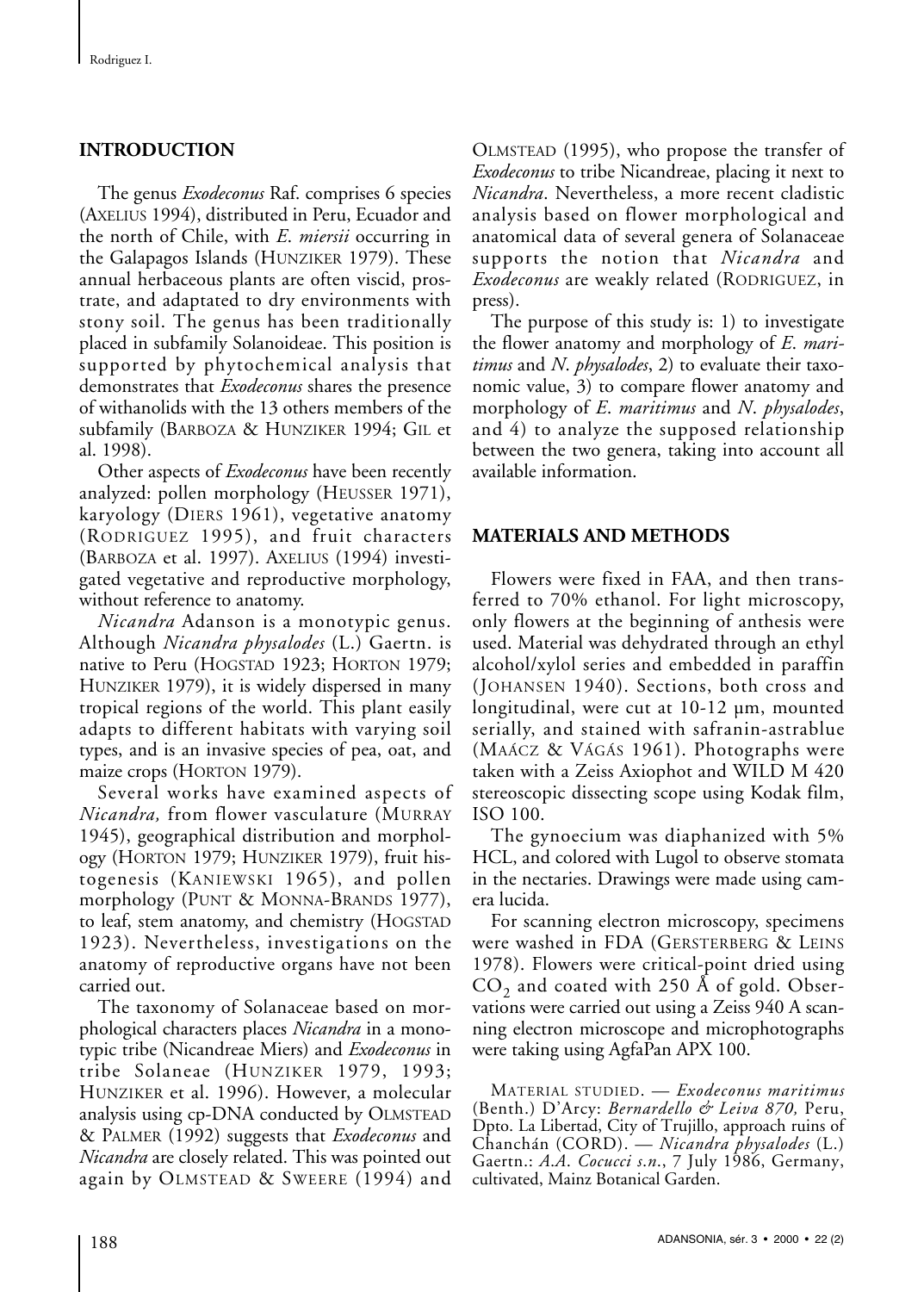## **RESULTS**

## **General characters**

Flowers are hypogynous, pentamerous, actinomorphic, and perfect. The calyx is gamosepalous, actinomorphic and accrescent. The 5-lobed corolla is gamopetalous with a more or less cylindrical basal tube. There are five stamens opposite the sepals, which are adnate to the corolla tube. The filaments are filiform, subulate, always pubescent at their bases and in their upper half, straight or geniculate and included (Figs. 1C, 5C). Anthers are basifixed, dithecal and tetrasporangiate with longitudinal dehiscence. When dehiscence occurs, both pollen sacs are connected after septa breakage. Placentoids (parenchymatous longitudinal bulges of the septa intruding in each pollen sac) are always present. The wall layers comprise an epidermis, fibrous endothecium, two parietal layers, and a singlelayered glandular tapetum with binucleate cells (Figs. 1D,F,G, 5D). The ovary is bicarpellate and tetralocular due to false septa (Figs. 2D,F, 5E,F). The anacampilotropous ovules are generally numerous (> 10) and borne on more or less fleshy axile placentae (Figs. 2F, 5E). A circular nectariferous tissue develops at the ovary base (Figs. 2A,D, 5A-D,F). The ovarian nectaries are not supplied by special vascular tissue (Fig. 4A,H).

#### *Exodeconus maritimus*

#### **Calyx**

The sepals are triangular, overlaping up to half of their length, 5.5-6.5 mm long and 1.5-1.8 mm wide. Trichomes vary considerably: eglandular, simple, pluricellular, and glandular with spherical unicellular or elipsoidal head (Fig. 1A,B), and are located over the external face of the sepals. Anatomically, the calyx is formed by two epidermises, with a thick cuticle, and five to six layers of parenchymatous tissue (Fig. 2D). These cells are isodiametric in cross sections leaving reduced spaces among them (Fig. 2D). Chloroplasts and starch are usually observed in the parenchyma cells.

#### **Corolla**

The shape is tubular-infundibuliform; it is white, with a violet throat, 17-18 mm long and 4.5-6.5 mm wide. The anatomical structure is very similar to the calyx, with slight differences: the petals' epidermis is covered by a thin cuticle, and the parenchyma cells possess a large lumen. — Fig. 2D,F.

#### **Androecium**

The filaments are pubescent at the base with simple eglandular trichomes (Fig. 1A,C), and are composed of an epidermis, parenchymatic tissue, and a single vascular strand. The length of filaments is distinctive; three filaments are shorter than the other two (Fig. 1C). The anthers are small (3.2-3.5 mm), glabrous, and formed of a simple epidermis and an endothecium constituted of two cell strata with fibrous thickenings (Fig. 1D,F). Dehiscence occurs at the stomium (Fig. 1D,E), which is formed by a layer of seven to ten cells with crystalline sand. After dehiscence, the walls disorganize, and their contents are leaked into the lysigenous cavity they form (Fig. 1D,E,G). Andro-sterility is observed in *E*. *maritimus*, where the flowers display two or three sterile anthers (Fig. 1G). The pollen sacs possess normal endothecium, collapsed tapetum and empty pollen grains (Fig. 1G).

#### **Gynoecium**

The stigma is depressed and enlarged toward its flanks, giving it a fan-like shape (Fig. 3A). The receptive surface is covered by unicellular papillae enlarged at the base and rounded towards the apex (Fig. 3B,C). The style bears eglandular, simple, pluricellular trichomes and stomata shared on the epidermis (Fig. 3B,D). The ovary is ringshaped in cross section (Fig. 2D,F), bicarpellar, with 4 locules at the base due to the false septa (Fig. 2D). This characteristic disappears at the apex of the ovary (Fig. 2F). Crystalline sand is frequently found in the parenchymatic tissue of the ovary. The nectary, located at the base of the ovary (Fig. 2A), has the shape of a ring with two swellings at opposite sides and at the level of the septa (Fig. 2A,C-E). The secretory tissue is constituted by 5-6 layers of isodiametric cells with large nuclei and vacuolated cytoplasm (Fig. 2D). Also, there are 12-15 layers of cells (Fig. 2D,E) and  $20 \pm 3$  stomata concentrated at the upper part of the nectary swellings (Fig. 2B). The secre-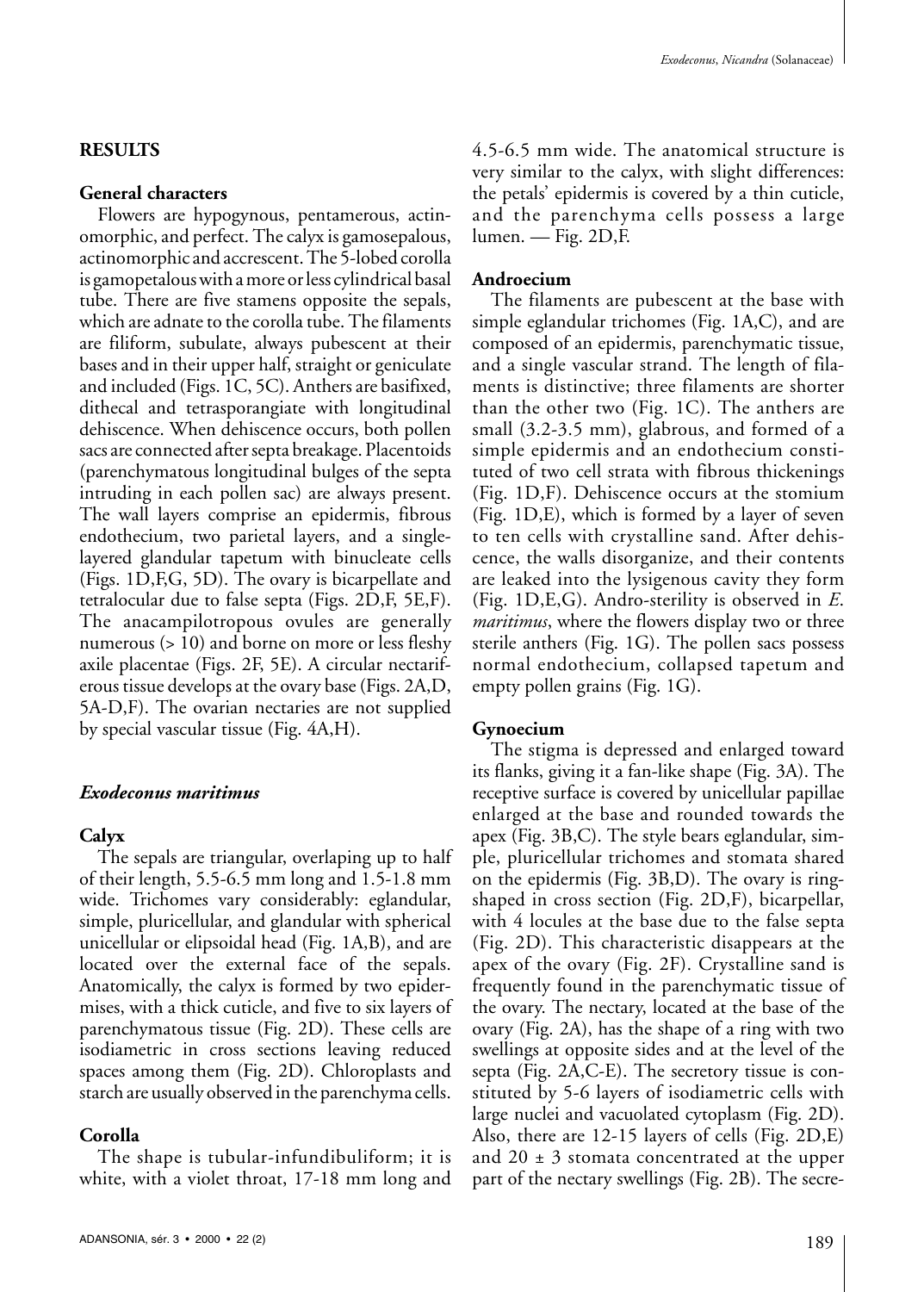

Fig. 1. — *Exodeconus maritimus*, androecium and flower trichomes: **A**, eglandular trichome; **B**, glandular trichome; **C**, stamens; **D-F**, cross section of anther, details of the stomium and endothecium; **G**, cross section of anther with sterile pollen sacs. Scale bars: A, B = 2 µm; C = 3 mm; D, G = 800 µm; E, F = 10 µm. Abbreviations: e = endothecium; c = crystals; s = stomium.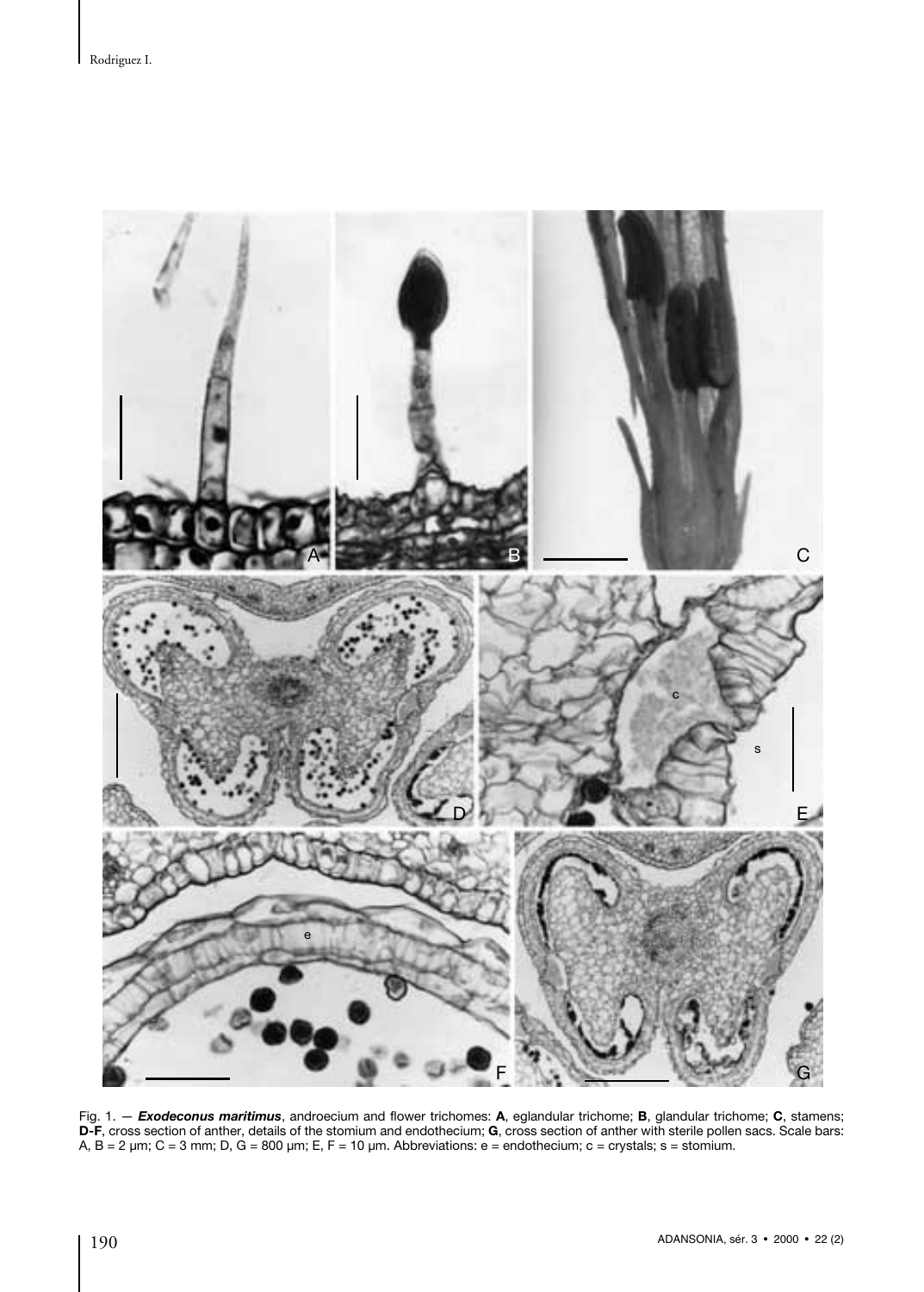

Fig. 2. — *Exodeconus maritimus*, ovary: **A**, **B**, ovary, nectary, and their stomata (SEM); **C**, longitudinal section of ovary; **D-F**, cross section at different levels of the ovary. Scale bars:  $A = 200 \mu m$ ;  $B = 50 \mu m$ ;  $C$ ,  $D$ ,  $F = 800 \mu m$ ;  $E = 100 \mu m$ . Abbreviation: n = nectary.

tory tissue is supplied by two dorsal and several lateral vascular bundles that ascend to the external wall of the ovary (Fig. 4A,H).

#### **Vascularization**

The peduncle shows a siphonostele, which divides into 10 vascular bundles forming a circle (Fig. 4A-C). Five traces split to constitute the main sepal bundles, which give rise to lateral ramifications (Fig. 4A,D-F). The five remaining vascular bundles are reorganized, acquiring a star shape (Fig. 4A,E,F). Five main corolla bundles are immediately formed taking an external position (each one produces two or three lateral ramifications). The five staminal bundles acquire an internal position (Fig. 4A,G). After these divisions, the remaining vascular tissue is reordered

in a circle, entering the gynoecium (Fig. 4A,G,H). The ovary has 2 or 4 ventral vascular bundles in the central region (Fig. 4A,H); when 4, they then decrease to only 2 by fusion at the level of the apical portion of the ovary (Fig. 4A,I,J). The dorsal vascular bundles enter the style, reaching the base of the stigma without ramifications (Fig. 4A,K,L).

## *Nicandra physalodes*

# **Calyx**

The sepals are sagittate, overlapping only at their base, 20-22 mm long and 14-15 mm wide. Their epidermis is covered by various trichomes: eglandular, simple, pluricellular with a length-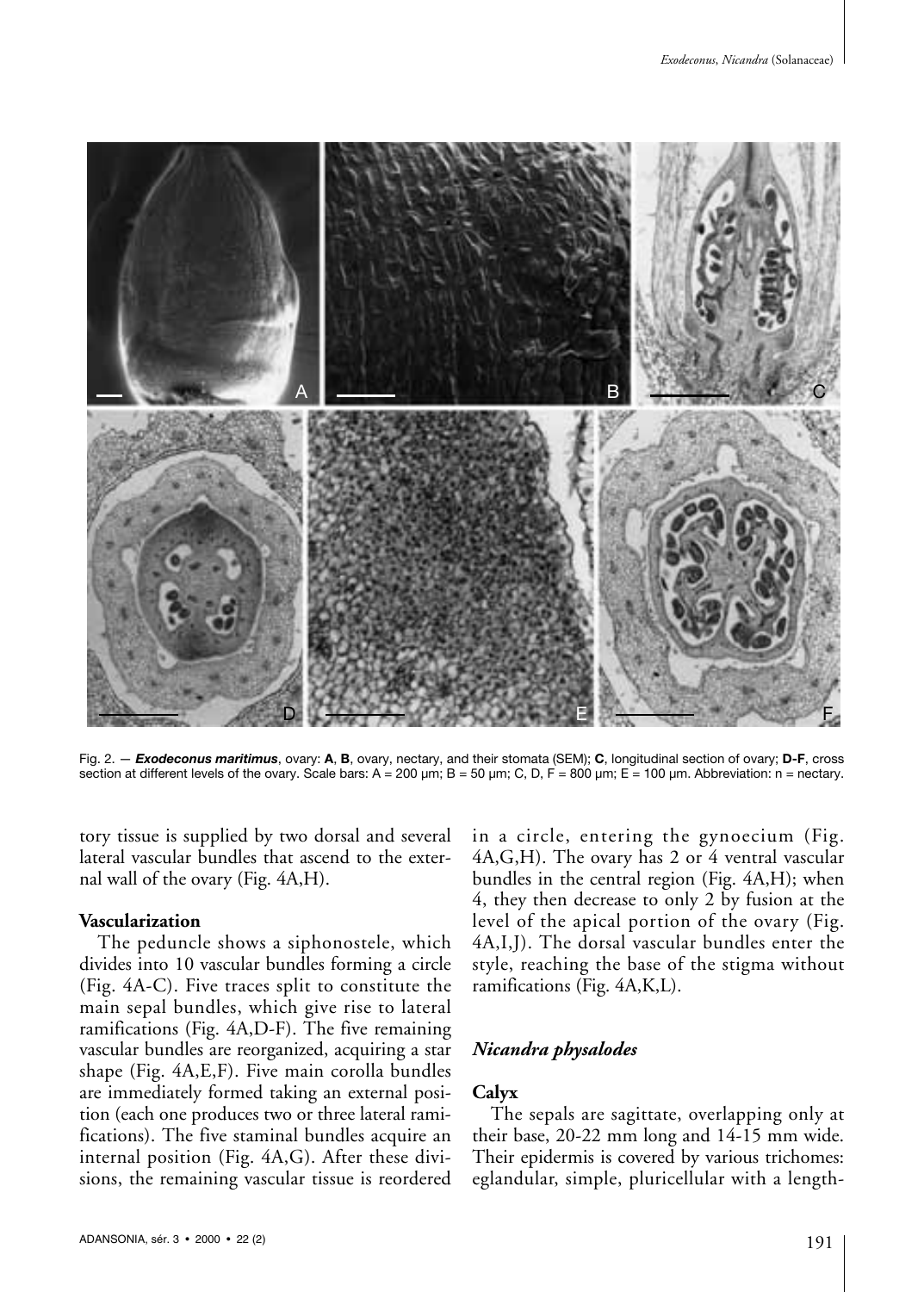

Fig. 3. — *Exodeconus maritimus*, stigma: **A**, **B**, stigma and stigmatic papillae (SEM); **C**, longitudinal section of stigmatic surface; **D**, stoma. Scale bars:  $A = 100 \text{ µm}$ ;  $B = 50 \text{ µm}$ ;  $C = 10 \text{ µm}$ ;  $D = 5 \text{ µm}$ . Abbreviation:  $p = \text{unicellular papilla}$ .

ened cuticle at its apex (Fig. 5A), and glandular with a head formed by 4-5 cells (Fig. 5B).

#### **Corolla**

The color is blue at the border with a white throat. The corolla is 30-32 mm long and 20- 21 mm wide. On the external epidermis, trichomes similar to those of the calyx are observed. The anatomical features of the calyx and corolla are very similar to those described for *E. maritimus*.

## **Androecium**

The androecium is formed by five equal length stamens (Fig. 5C). The filaments are geniculate and pubescent at the base (Fig. 5C), where eglandular, simple hairs are especially abundant, forming compact pads (Fig. 5C). The anthers are 5-6 mm long and bear eglandular, simple trichomes throughout their surface. In this case, the endothecium is composed for two or three strata of cells with fibrous thickenings and the stomium is formed by two or three layers of small isodiametric cells with light colored contents (Fig. 5D,E). When such cells disorganize, the stomium zone does not have crystalline sand (Fig. 5E). On the other hand, the pollen sacs are all fertile with a completely normal endothecium, tapetum and pollen grains (Fig. 5D,E).

#### **Gynoecium**

The stigma is capitate, formed by five prominent stigmatic areas (Fig. 6A,C). The receptive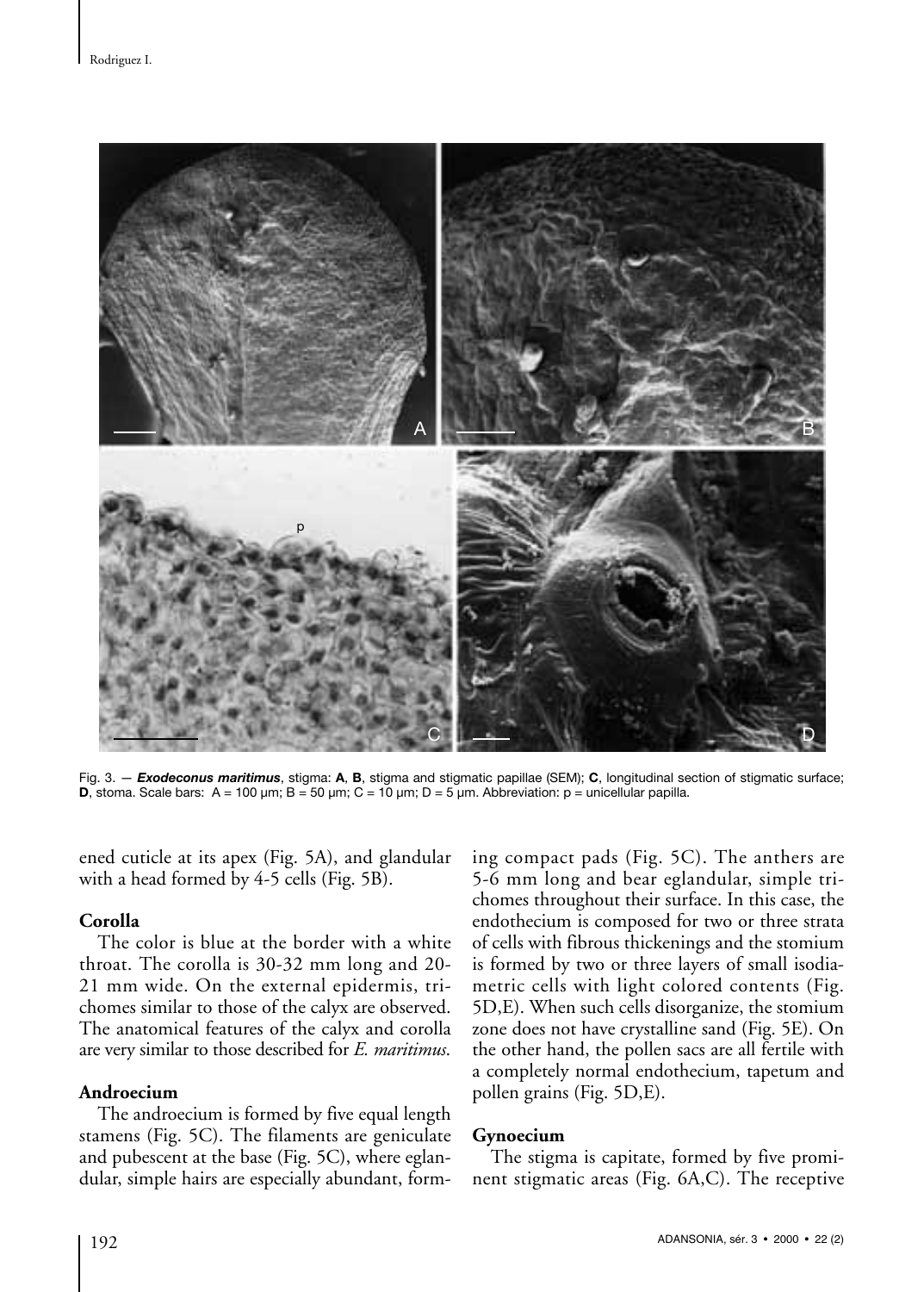

Fig. 4. — *Exodeconus maritimus*, flower vascularization: **A**, longitudinal section of mature bud, along plane indicated in H; **B-L**, cross sections from peduncle to apex, as indicated in A. Symbols: Blackened areas, vascular tissue; gray areas, nectary; diagonal lines, transmitting tissue. Abbreviation: d, dorsal vascular bundles; e, staminal bundle; lc, lateral petal bundle; lk, lateral sepal bundle; lo, lateral ovarian bundle; mc, median petal bundle; mk, median sepal bundle; vc, ventral vascular bundle. Scale bars: for Fig. A is **a**; for Figs. B-L is **b**.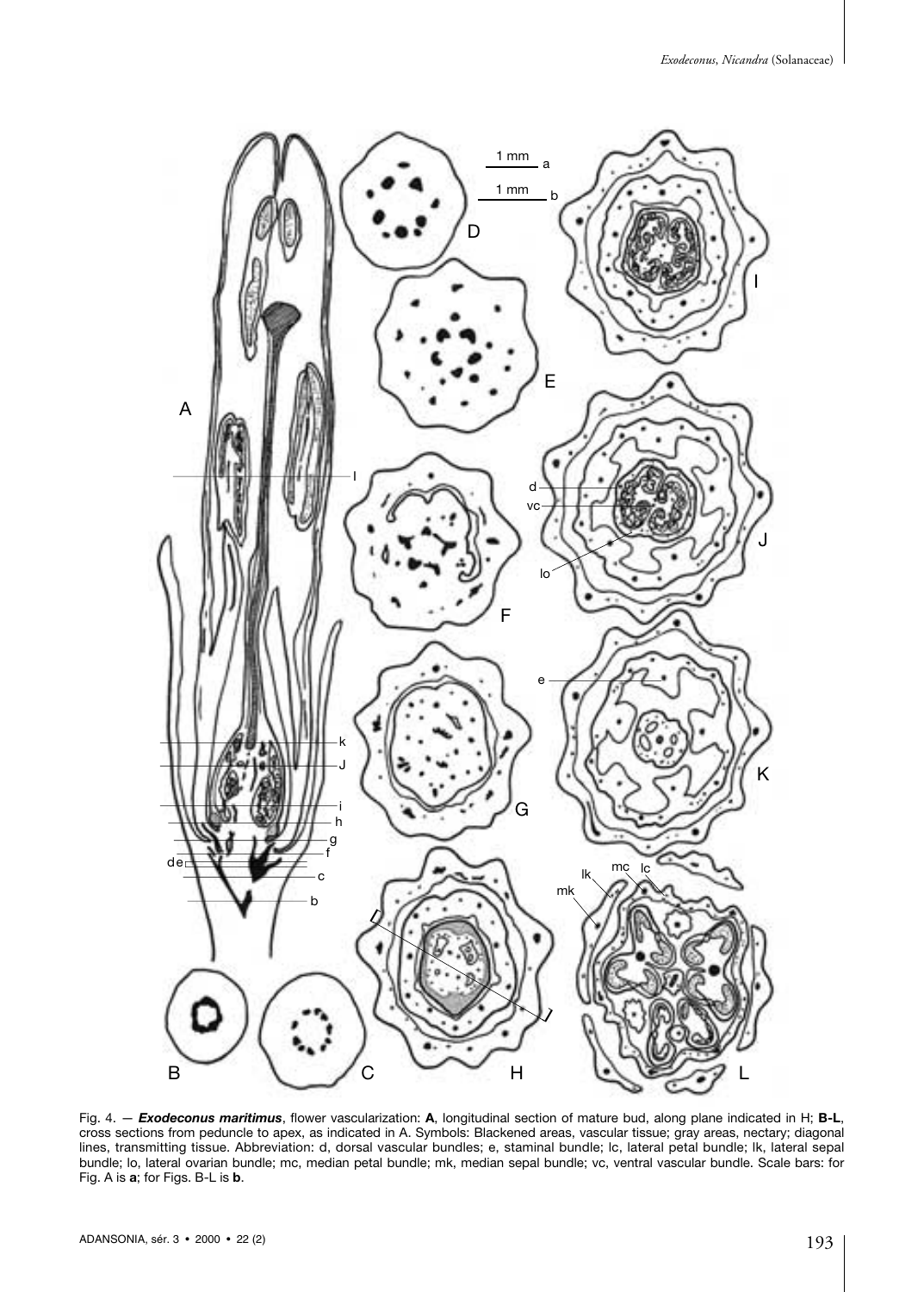

Fig. 5. — *Nicandra physalodes*, androecium and flower trichomes: **A**, eglandular trichome; **B**, glandular trichome; **C**, stamens; **D**, **E** cross section of anther and detail of the stomium. Scale bars: A, B = 2  $\mu$ m; C = 4 mm; D = 800  $\mu$ m; E = 10  $\mu$ m. Abbreviations: e = endothecium; s = stomium.

surface has pluricellular papillae (Fig. 6C,D), which are intertwined and contribute to the formation of stigmatic channels (Fig. 6B-D). The style is glabrous and lacks stomata. The ovary is composed by five carpels (Fig. 7E) and contains seven locules due to the presence of false septa at the base of the ovary (Fig. 7F). The parenchymatic cells of the ovary show mixed-shaped crystals: druse crystals, crystalline sand and amorphous glasses. The nectary at the base of the ovary is a ring with five soft swellings (Fig. 7A-D,F). The secretory tissue possesses 18-22 layers of cells (Fig. 7C, D, F) and  $40 \pm 5$  stomata distributed only around the base of the nectary (Fig. 7B). Five dorsal and many lateral vascular bundles that ascend to the external wall of the ovary irrigate the nectary.

#### **Vascularization**

The vascular pattern of *Nicandra* flowers is equivalent to that described for *Exodeconus maritimus*. However, some differences can be observed. *Nicandra* has a siphonostele that is not divided into discrete vascular bundles. The vascular bundles of sepals, petals and stamens branch off without leaving lacunae. The calyx is irrigated by 15 vascular bundles (five are main bundles and the others lateral ramifications). The corolla has 15 vascular bundles (five are main bundles and the others lateral ramifications). The carpellary vascular system arises from the divided stele. The ovary is irrigated by 10 ventral bundles and 5 dorsal bundles, irrigating the style and the 5 stigmatic areas respectively. These observations agree with MURRAY'S (1945) data.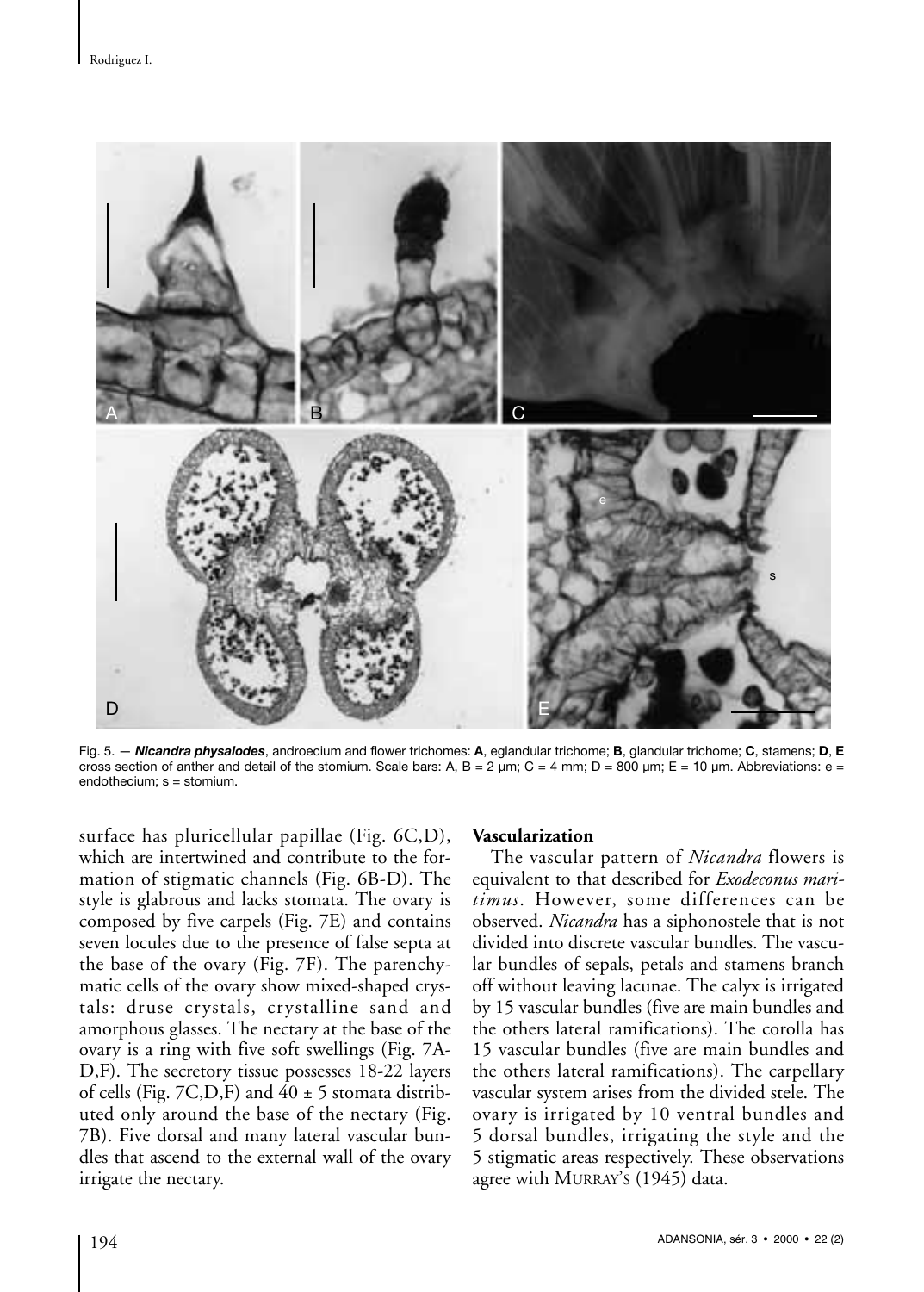

Fig. 6. — *Nicandra physalodes*, stigma: **A**, **B**, stigma and detail of stigmatic area (SEM); **C**, cross section of stigma; **D**, stigmatic channel. Scale bars:  $A = 200 \mu m$ ;  $B = 50 \mu m$ ;  $C = 250 \mu m$ ;  $D = 10 \mu m$ . Abbreviation: ch = stigmatic channel.

# **DISCUSSION**

# **Differences in flower anatomy and morphology between** *E***.** *maritimus* **and** *N***.** *physalodes*

Data published on flower morphology (HORTON 1979; HUNZIKER 1979) and flower vascularization (MURRAY 1945) indicate that *E*. *maritimus* and *N*. *physalodes* are indeed different. Even though the morphological and anatomical features of their sterile whorls are similar to those described for the family by other authors (D'ARCY 1973; ARMSTRONG 1986), it is important to point out that *E*. *maritimus* and *N*. *physalodes* show many differences, fundamentally, in their fertile organs.

The androecium of *N*. *physalodes* is homoantherous and comprised of physically large anthers that are equal in length to their filaments. This property is coincident with the stamens of the more widespread "Solanum-type" flowers (ENDRESS 1996). *Exodeconus maritimus*, on the other hand, has a heterantherous androecium, combining sterile and fertile anthers.

The staminal filaments of both genera bear eglandular trichomes. However, in *N*. *physalodes* the trichomes are especially abundant, forming compact pads, which probably serve as means to increase the anther area and consequently its visibility, as has been observed by BARTH (1991) and BERNHARDT (1996) for other species.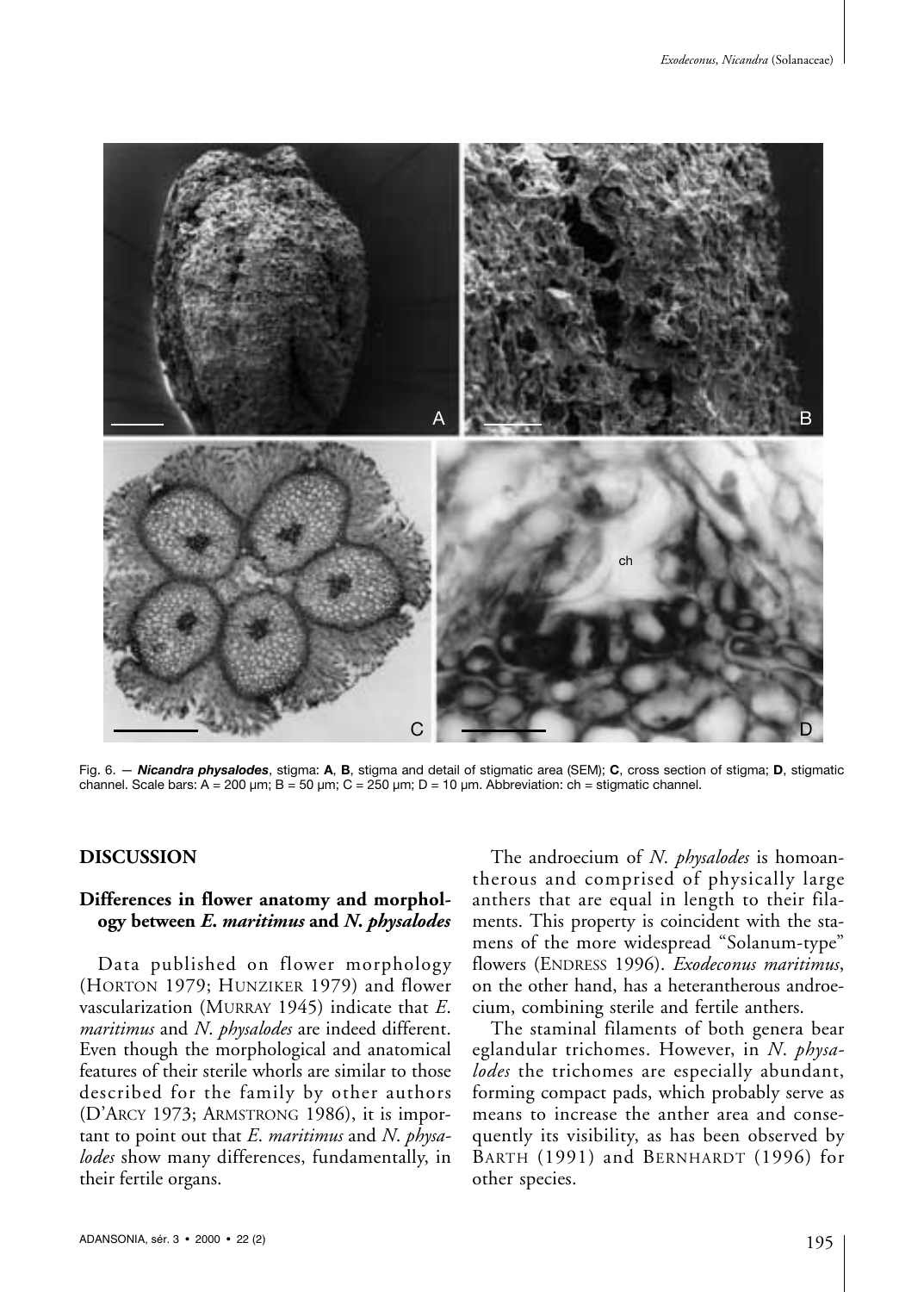

Fig. 7. — *Nicandra physalodes*, ovary: **A**, **B**, ovary, nectary, and their stomata (SEM); **C**, **D**, longitudinal sections of ovary and nectary, respectively; **E**, **F**, cross sections at different levels of the ovary. Scale bars: A = 500; B = 20 µm; C, E, F = 800 µm; D = 100 µm. Abbreviation: n = nectary.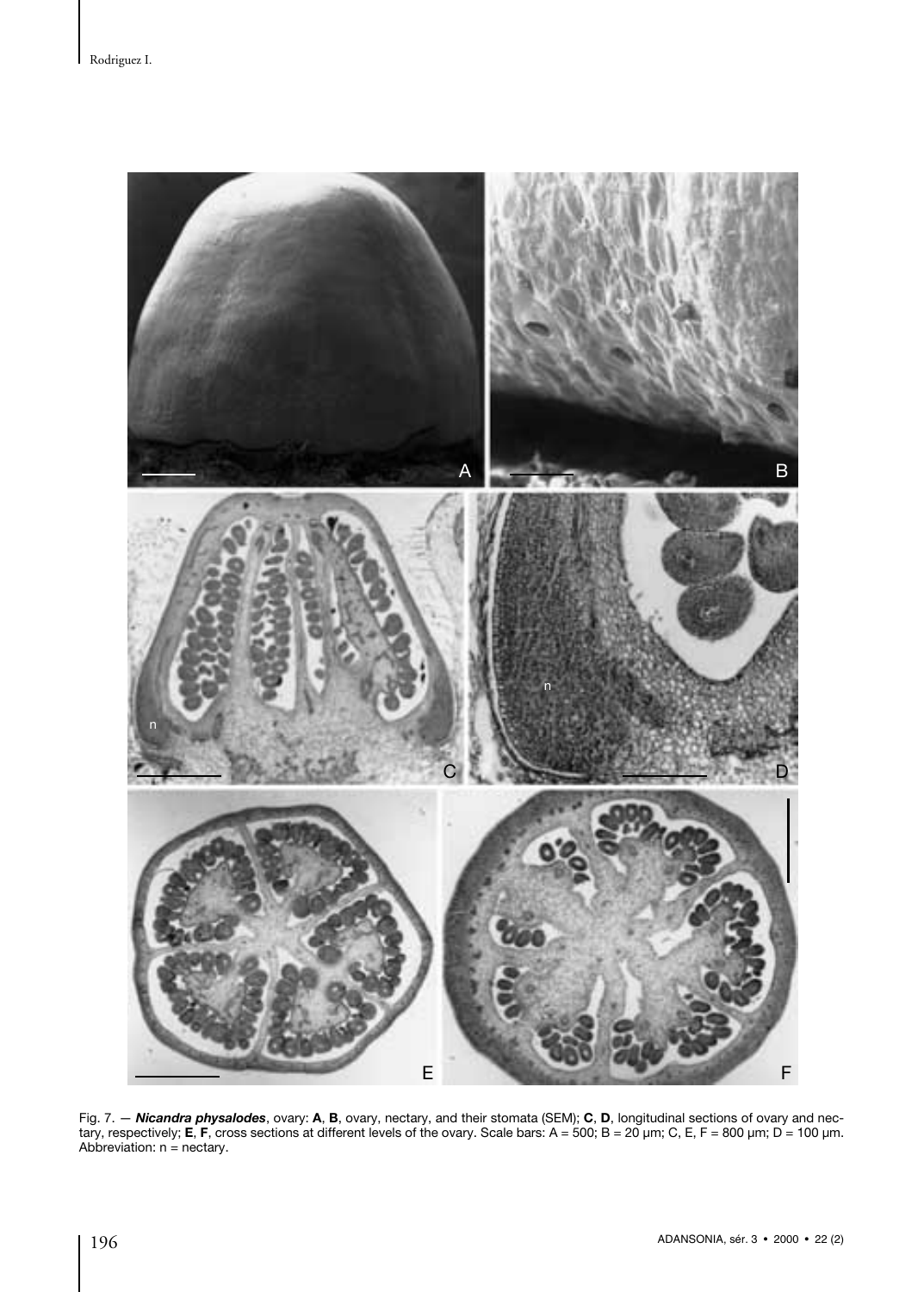BONNER & DICKINSON (1989) affirm that the trichomes of the anthers in *Lycopersicon esculentum* Mill. function as a cohesion mechanism. *Nicandra physalodes* also has pubescent anthers, though the arrangement of the trichomes is different and the linking function is absent. Perhaps the trichomes help in attracting insects as FADEN (1992) suggests. *Exodeconus maritimus*, on the other hand, lacks anther trichomes, but has stamens with other specializations.

Crystals are found appearing in the early stages of flower development in most Solanaceous anthers. Oxalate crystals are disposed in a band of cells just inside the epidermis at the stomium level. When pollen is mature the anthers break down, releasing their crystals (D'ARCY et al. 1996). The observations in *E*. *maritimus* and *N*. *physalodes* agree with previous analyses carried out by D'ARCY et al. (1996). The present work also supports their hypothesis that the stomium structure of *Exodeconus* propitiates the formation of crystals, while it does not do so in *Nicandra*. This feature is regarded as a principal reason for placing *Nicandra* taxonomically distant from other members family (D'ARCY et al. 1996).

Anther sterility has been observed in several Solanaceae: *Capsicum* L., *Datura* L., *Lycium* L., *Lycopersicon* Mill., *Solanum* L., *Nicotiana* L., and *Petunia* Juss., occurring spontaneously or after interspecific crossing (IZHAR 1984). The present analysis shows that *E*. *maritimus* bears sterile pollen sacs in its anthers. This characteristic has not been previously reported for the genus.

The stigma of both *Exodeconus* and *Nicandra* is wet-papillate (HESLOP-HARRISON & SHIVANNA 1977; HESLOP-HARRISON 1981), a type found in many Solanaceae. However, differences in the stigma shape, and stigmatic papillae type and distribution, contribute to the separation of *E*. *maritimus* from *N*. *physalodes*.

The style anatomy is coincident to that of typical Solanaceae. It is solid with a central portion occupied by transmission tissue. Furthermore, *E*. *maritimus* shows stomata in the style, a feature not previously observed in Solanaceae. The ovary of members of the family is commonly 2-carpellate, just as found in *E*. *maritimus*. Nevertheless, a pluricarpellate ovary has been reported in *Vassobia breviflora* (Sendt.) A.T.

Hunz. (MOSCONE 1986), *Lycopersicon esculentum* (HAYWARD 1953), and *Nicandra physalodes* (HUNZIKER 1979). SYMON (1987) describes a plurilocular ovary in *Solanum*, a character also observed in *E*. *maritimus* and *N*. *physalodes*. HUNZIKER (1979) proposes that the plurilocular ovary in *N*. *physalodes* arises by increment of the carpel number. However, the results reported here show that this structure is formed by false ovarian septa.

Critical examination of floral nectaries has long provided an extra measure of confidence for the resolution of systematic problems (FAHN 1979). According to his topographic nectary classification, the nectaries found in *E*. *maritimus* and *N*. *physalodes* would be type 4 (disc-shape nectary at base of the ovary). The exomorphological and anatomical features are coincident with those found by other authors for various species of Solanaceae (MOSCONE 1986; COCUCCI 1992). The development, stomata location, and nectary shape make it possible to distinguish differences that clearly separate *E*. *maritimus* from *N*. *physalodes*.

The taxonomic value of flower vascularization has been shown in many comparative studies (e.g., CUTLER 1987; DICKISON 1994; SUGIYAMA 1997). Flower vascularization in *E*. *maritimus* and *N*. *physalodes* is coincident with the observations of MURRAY (1945) for several Solanaceae. Nevertheless, small differences exist in the irrigation of the peduncle and flower whorls, the number of dorsal and ventral vascular bundles of the ovary, and the number of vascular bundles of the style. These differences further help to discriminate between the two genera.

# **Systematic location and putative relationship between** *E***.** *maritimus* **and** *N***.** *physalodes*

There are two hypotheses regarding the taxonomic position and relationships of these genera within Solanaceae. 1) *Exodeconus* and *Nicandra* belong to different tribes. This interpretation is based upon micromorphological characters (HUNZIKER 1979, 1993; HUNZIKER et al. 1996) and was recently reinforced by carpological studies (BARBOZA et al. 1997). 2) *Exodeconus* and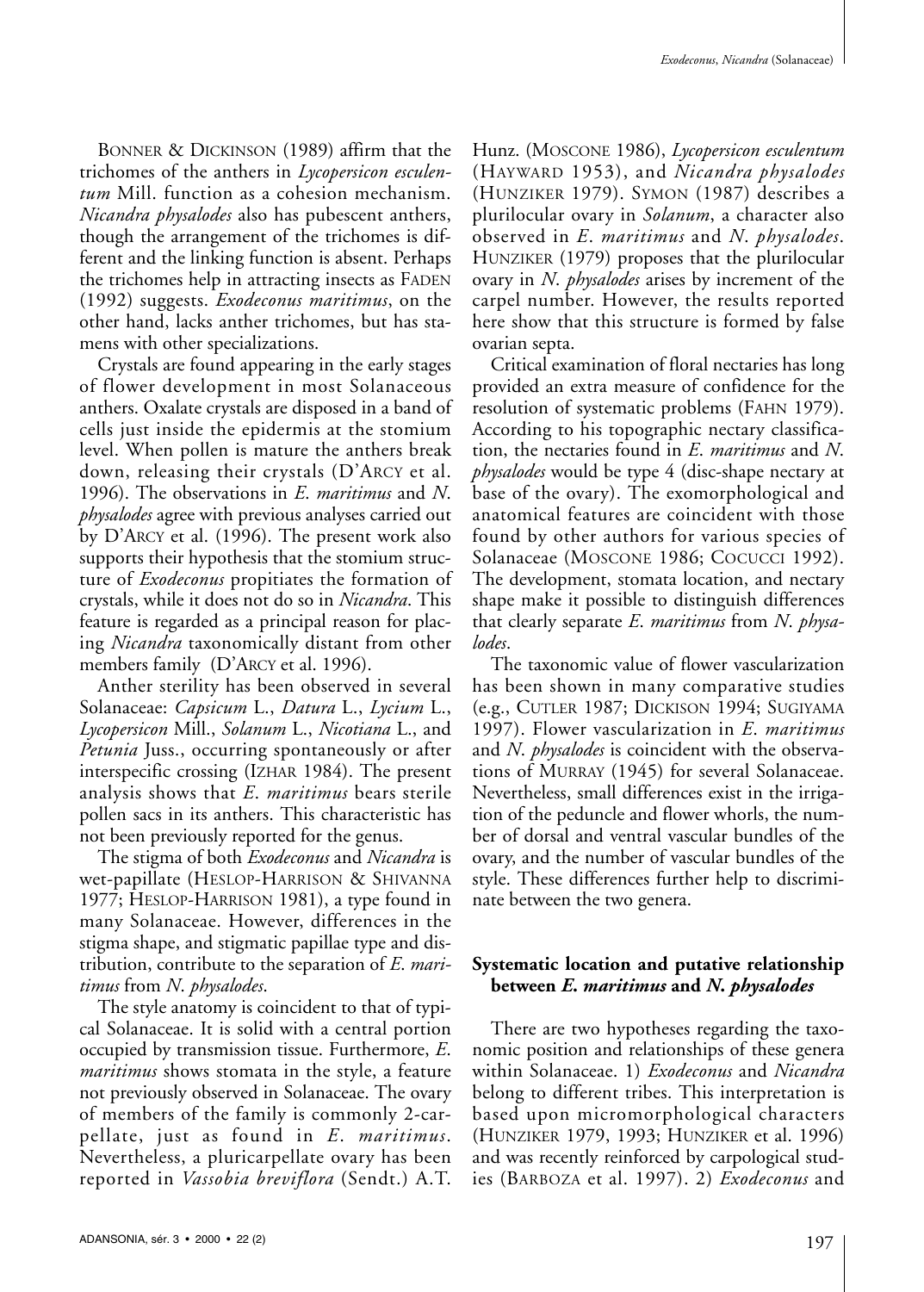*Nicandra* should be placed in the same tribe. This concept is supported by molecular data (OLMSTEAD & PALMER 1992; OLMSTEAD & SWEERE 1994), and OLMSTEAD (1995) recently proposed the transfer of *Exodeconus* from Solaneae to the monotypic tribe Nicandreae.

The results of the present work support the traditional hypothesis (HUNZIKER 1979, 1993; HUNZIKER et al. 1996; BARBOZA et al. 1997), and are consistent with anatomical, chromosomal, palynological, and phytochemical data (HEUSSER 1971; PUNT & MONNA-BRANDS 1977; AXELIUS 1994; RODRIGUEZ 1995; BARBOZA et al. 1997). They do not confirm the ideas of OLMSTEAD & SWEERE (1994) and OLMSTEAD (1995). Characteristics of flower morphology and anatomy, and in particular those related with the fertile whorls, clearly show that *E*. *maritimus* and *N*. *physalodes* are completely different, and that the only features they share are those found generally among Solanaceae.

## **Acknowledgments**

The author thanks Drs. A.A. COCUCCI and G. RIVERA for valuable suggestions for improving the manuscript, and the Consejo Nacional de Investigaciones Científicas y Técnicas (CONICET) and Consejo de Investigaciones Científicas y Tecnológicas de la Provincia de Córdoba (CONICOR) for financial support.

## REFERENCES

- ARMSTRONG J.E. 1986. Comparative floral anatomy of Solanaceae: a preliminary survey: 101- 113, in D'ARCY W.G. (ed.), *Solanaceae: Biology and Systematics*. Columbia University Press, New York.
- AXELIUS B. 1994. The genus *Exodeconus* and some comments on its relation with *Nicandra* (Solanaceae). *Pl*. *Syst*. *Evol*. 193: 153-172.
- BARBOZA G.E. & HUNZIKER A.T. 1994. Estudios sobre Solanaceae. XXXVII. Sinopsis taxonómica de *Deprea*. *Kurtziana* 23: 101-124.
- BARBOZA G.E., CARRIZO GARCÍA C. & HUNZIKER A.T. 1997. — Estudios sobre Solanaceae. XLIV. *Exodeconus:* anatomía del fruto e implicancias sobre su posición sistemática. *Kurtziana* 25: 123-139.
- BARTH F.G. 1991. *Insects and flowers: the biology and the partnership*. Princeton University Press, New Jersey.
- BERNHARDT P. 1996. Anther adaptation in animal pollination: 192-220, in D'ARCY W.G. & KEETING

R. (eds.), *The Anther: form*, *function and phylogeny*. Cambridge University Press, London.

- BONNER L.J. & DICKINSON H.G. 1989. Anther dehiscence in *Lycopersicon esculentum* Mill. *New*. *Phytol*. 113: 97-115.
- COCUCCI A.A. 1992. Nektarpräsentation in den Solanaceen (Solanaceae). *Deutsche Botanische Gesellschaft Vereinigung für Angewandte Botanik*, 250. Akademie Verlag, Berlin.
- CUTLER D. 1987. *Anatomía Vegetal Aplicada.* Librería Agropecuaria, Buenos Aires, Argentina.
- D'ARCY W.G. 1973. Family 170. Solanaceae. Flora of Panama*. Ann*. *Missouri Bot*. *Gard*. 60: 573-780.
- D'ARCY W.G., KEATING R.C. & BUCHMAN S.L. 1996. — The calcium oxalate package or so-called resorption tissue in some angiosperms anthers: 159- 191, in D'ARCY W.G. & KEETING R. (eds.), *The Anther: form*, *function and phylogeny*. Cambridge University Press, London.
- DICKISON W.C. 1994. A re-examination of *Sanango racemosum*. 2. Vegetative and floral anatomy. *Taxon* 43: 601-618.
- DIERS L. 1961. Der Anteil and Polypoiden in den Vehgetationsgürteln der Westkordillere Perus. *Z*. *Bot*. 49: 437-488.
- ENDRESS P.K. 1996. Diversity and evolutionary trends in angiosperm anthers: 92-110, in D'ARCY W.G. & KEETING R. (eds.), *The Anther*: *form*, *function and phylogeny*. Cambridge University Press, London.
- FADEN R.B. 1992. Floral attraction on floral hairs in the Commelinaceae. *Ann*. *Missouri Bot*. *Gard*. 89: 46-52.
- FAHN A. 1979. *Secretory Tissues in Plants*. Academic Press, London.
- GERSTERBERG P. & LEINS P. 1978. Rasterelektronenmikroskopische Untersuchungen an Blüten von *Physalis philadelphica* (Solanaceae). Anwendung einer neuen Präparationsmethode. *Berichte der Deutschen Botanischen Gesellschaft* 91: 381-387.
- GIL R., SOTES I., MISICO R., OBERTI J.C., VELEIRO A. & BURTON G. 1998. — 16-hydroxilated withanolides from *Exodeconus maritimus*. *J*. *Nat*. *Product* 60: 180-186.
- HAYWARD H.E. 1953. *Estructura de las Plantas Útiles*. Acme, Buenos Aires, Argentina.
- HESLOP-HARRISON Y.K. 1981. Stigma characteristics and angiosperm taxonomy. *Nord*. *J*. *Bot*. 1: 401-420.
- HESLOP-HARRISON Y.K. & SHIVANNA R. 1977. The receptive surface of the angiosperm stigma. *Ann*. *Bot*. 41: 1233-1258.
- HEUSSER C. 1971. Solanaceae: 53-55, *Pollen and Spores of Chile*. The University of Arizona Press, Tucson.
- HOGSTAD A. 1923. A morphological and chemical study of *Nicandra physalodes* (L.) Pers. *J*. *Amer*. *Pharm*. *Assoc*. 12: 576-582.
- HORTON P. 1979. Taxonomic account of *Nicandra* (Solanaceae) in Australia. *Pl*. *Syst*. *Evol*. 193: 153-172.